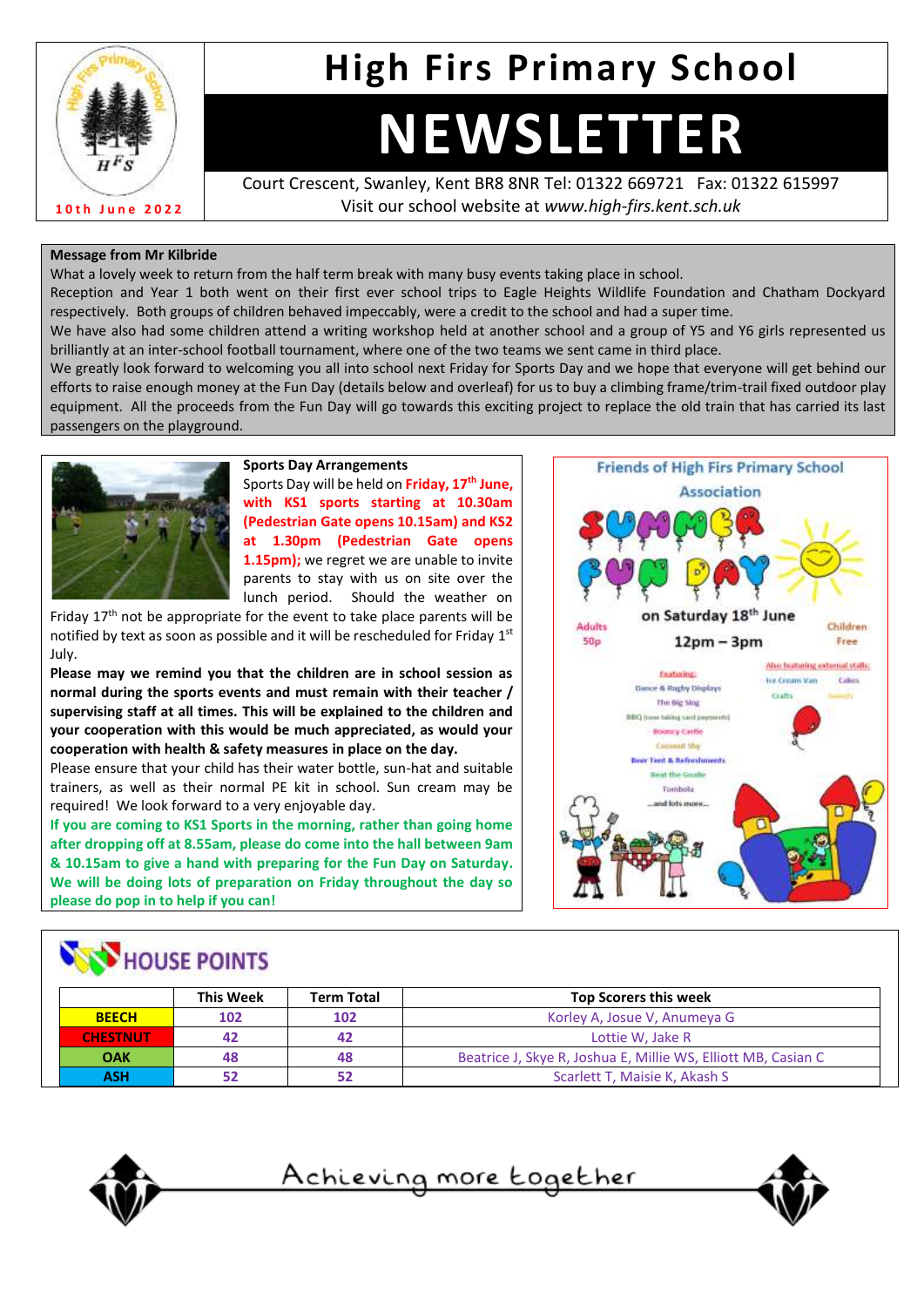#### **Home study support sessions for KS2 pupils**

Invicta National Academy (working in partnership with Kent County Council) is currently offering home study support sessions for KS2 learners on Tuesdays and Thursdays between 5-7pm. They have welcomed children and young people of differing abilities and several with learning differences/SEN. All safeguarding measures are observed and the sessions are delivered online with cameras switched off for attendees. Teachers appear on screen with a lesson facilitator and for an hour attendees can either drop-in, or stay for the duration, with the opportunity to study the focus topic and/or ask their own questions, at any time during the session. Questions are asked via the Q&A function (which is ONLY visible to the teacher and LF) or they can ask to use the microphone. This format has proved to be particularly attractive to many children including those who may struggle in a conventional classroom. This additional learning opportunity provides a safe, anonymous space for revision, practice, questions, learning consolidation and exploration of difficult areas to take place. More information is available at [www.invictaacademy.com/homestudysupport](http://www.invictaacademy.com/homestudysupport) 



Get free help with English and maths homework online!

Zoom sessions run by Invicta National Academy teachers available after school to help with your homework problems.

> This week's **Special Mentions**

#### **Girls Football Tournament**

Twelve of our Yr5&6 girls played in the District Girls Football Tournament at Crockenhill Primary School on Tuesday this week. They played brilliantly throughout and showed an excellent sporting attitude – even in the pouring rain! Congratulations to our "A" team who came in third place overall.

#### **Yr3 & Yr4 Writing Day**

On Wednesday four of our children went to Horton Kirby and had a great time taking part in a Writing Day run by children's author Robin Price. They came back full of enthusiasm for the day and ready to do even more fantastic writing!

#### **Paper**

As part of our environment commitment we are using recycled paper for this Newsletter and some other correspondence.

#### **Special Mentions**

Well done to all of our children who received a Special Mention and certificate from their teacher in assembly today –

- All our Reception children for such a fantastic time at Eagle Heights and their super behaviour all day.
	- Teddy  $M$  great writing this week.
- Year 1 for excellent behaviour and great enthusiasm on their school trip to Chatham Dockyard.
- Year 2 a fantastic assembly.
- Walter A & Isabella  $T a$  fantastic piece of work on life in the Arctic.
- Korlekie & Jack B making the most of the opportunities offered to them during their Writers' Day, extending their learning and developing their writing.
- Joy J a great piece of persuasive writing; a letter from Demeter trying to convince Persephone to return home, from the Greek legend.
- Tenuki  $A a$  great first week in Year 5!
- Kamila  $B a$  very detailed timeline of the human life cycle.
- Kaiden O excellent piece of writing about his room in the "Nowhere Emporium".





<u>Achieving more together</u>

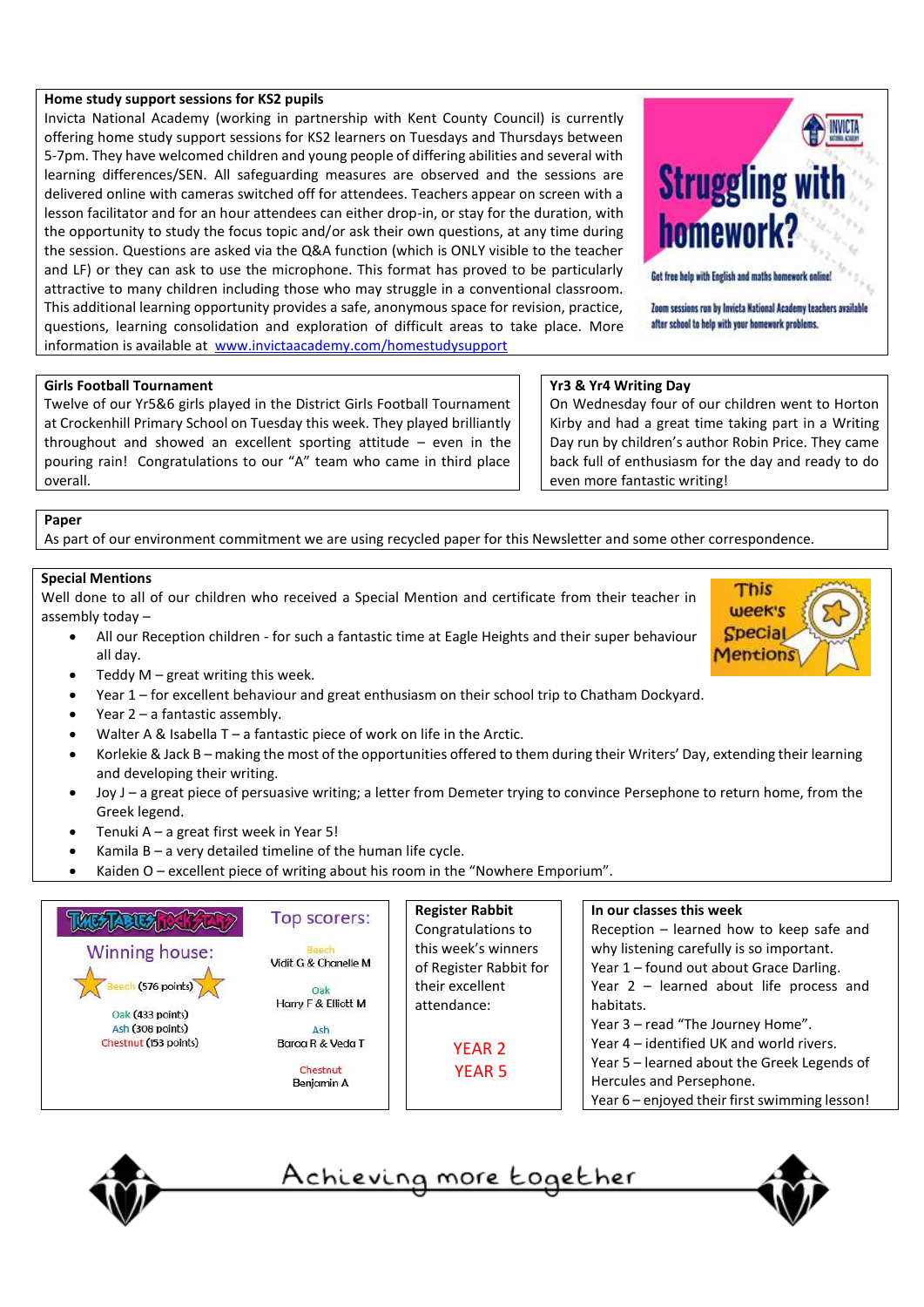

#### **Walk to School Week**

Walking to school is one of the easiest ways to improve your and your children's health. It's also free, great for the environment, and social. 90% of parents who walk their children to school recognise the journey's importance for them to socialise with their children. Over a third stated that the journey to school is where they find out the most about their child's life. (*Info from [www.livingstreets.co.uk\)](http://www.livingstreets.co.uk/)* We are also always keen to find ways in which to ease congestion in our local roads and to minimise the inconvenience of "the school run" to our neighbours. To support this, we are asking all our children to take part in

#### **WALK TO SCHOOL WEEK from 13th to 17th June**

We are asking all families to try to walk to school every day next week - if you live too far away from school to walk all the way, you could park a few roads away from school and walk the last part instead; this will still count as walking to school! Each class will have a chart to record the children who have walked to school each day. There will be a house point for each child that walks each day and a certificate at the end of the week for children who have walked every day.

**Walk to school with the staff!** Members of our staff will be at various points around the local area to meet and walk to school with our families on the following dates –

| Tuesday 14 <sup>th</sup> at 8.40am   | Meet us on the corner of Pinks Hill and Cranleigh Drive (top junction). |
|--------------------------------------|-------------------------------------------------------------------------|
| Wednesday 15 <sup>th</sup> at 8.40am | Meet us on the corner of Charnock and Court Crescent.                   |
| Thursday 16 <sup>th</sup> at 8.40am  | Meet us on the corner of Waylands and Pinks Hill.                       |

|                                           | Next week in school |                                                                                          |
|-------------------------------------------|---------------------|------------------------------------------------------------------------------------------|
|                                           | All week            | Walk to School Week                                                                      |
|                                           |                     | Yr4 Times Tables checks                                                                  |
|                                           | Mon 13 June         | Teddy Bears Picnic for Reception 2022 entry 2pm-3pm                                      |
| <b>INSET DAYS</b>                         |                     |                                                                                          |
| No children in school<br>Mon 27 June 2022 | Tues 14 June        | 8.40am Meet the staff on the corner of Pinks Hill and Cranleigh Drive<br>(top junction). |
|                                           |                     | District Netball at Hextable Primary 1pm-4pm                                             |
|                                           | Weds 15 June        | 8.40am Meet the staff on the corner of Charnock & Court Crescent.                        |
|                                           |                     | Yr1 Class Assembly 10.10am                                                               |
|                                           | Thurs 16 Jun        | 8.40am Meet the staff on the corner of Pinks Hill and Waylands.                          |
|                                           |                     | Own Clothes Day for Fun Day: please bring a donation of                                  |
|                                           |                     | chocolate / sweets and/or a bottle for our Fun Day tombola stalls.                       |
|                                           | Fri 17 June         | Fun Day preparations in hall from 9am                                                    |
|                                           |                     | KS1 Sports 10.30am-12pm (Gates 10.15am)                                                  |
|                                           |                     | KS2 Sports 1.30pm-3.15pm (Gates 1.15pm)                                                  |
|                                           | Sat 18 June         | Fun Day 12pm-3pm (setting up from 9.30am)                                                |
|                                           |                     |                                                                                          |



<u>Achieving more together</u>